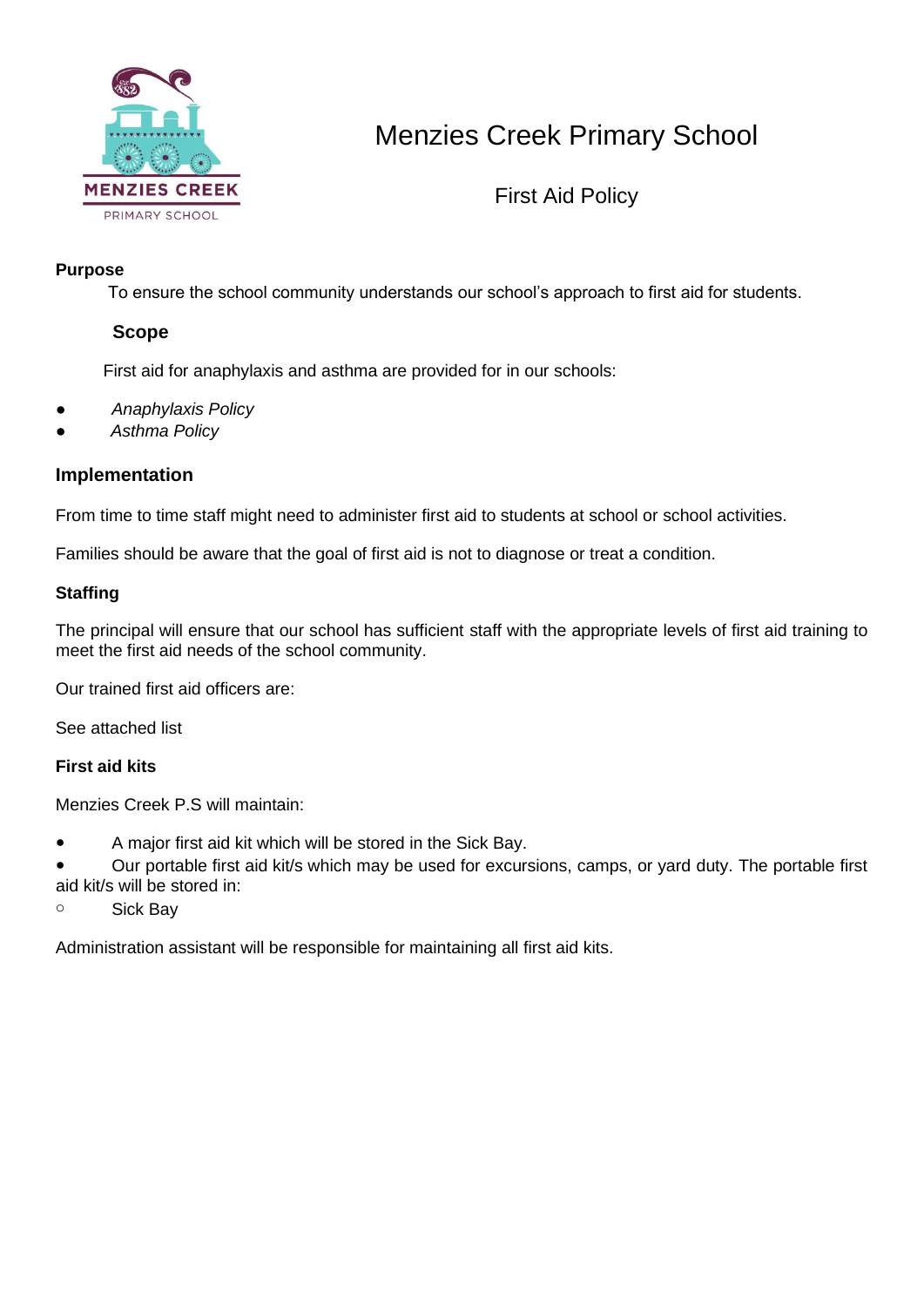

## Menzies Creek Primary School

First Aid Policy

### **Care for ill students**

Students who are unwell should not attend school.

If a student becomes unwell during the school day they may be directed to the sick bay and monitored by staff. Depending on the nature of their symptoms, staff may contact families or an emergency contact person to ask them to collect the student.

#### **First aid management**

If there is a situation or incident which occurs at school or a school activity which requires first aid to be administered to a student:

- Staff who have been trained in first aid will administer first aid in accordance with their training. In an emergency situation, other staff may assist in the administration of first aid within their level of competence.
- In a medical emergency, staff may take emergency action and do not need to obtain family consent to do so. Staff may contact Triple Zero "000" for emergency medical services at any time.
- Staff may also contact NURSE-ON-CALL (on 1300 60 60 24) in an emergency. NURSE-ON-CALL provides immediate, expert health advice from a registered nurse and is available 24 hours a day, 7 days a week.
- If first aid is administered for a minor injury or condition, Menzies Creek P.S will notify families by text via Compass or phone call.
- If first aid is administered for a serious injury or condition, or in an emergency situation, school staff will attempt to contact families or emergency contacts as soon as reasonably practical.
- If staff providing first aid determine that an emergency response is not required but that medical advice is needed, school staff will ask families, or an emergency contact person, to collect the student and recommend that advice is sought from a medical practitioner.
- Whenever first aid treatment has been administered to a student Menzies Creek Primary School will:
- o record the incident on CASES21
- o if first aid was administered in a medical emergency, report the incident to the Department's Security Services Unit on 03 9859 6266.

In accordance with guidance from the Department of Education and Training, analgesics, including paracetamol and aspirin, will not be stored at school or provided as a standard first aid treatments. This is because they can mask signs of serious illness or injury.

### **FURTHER INFORMATION AND RESOURCES**

Emergency Telephone Numbers